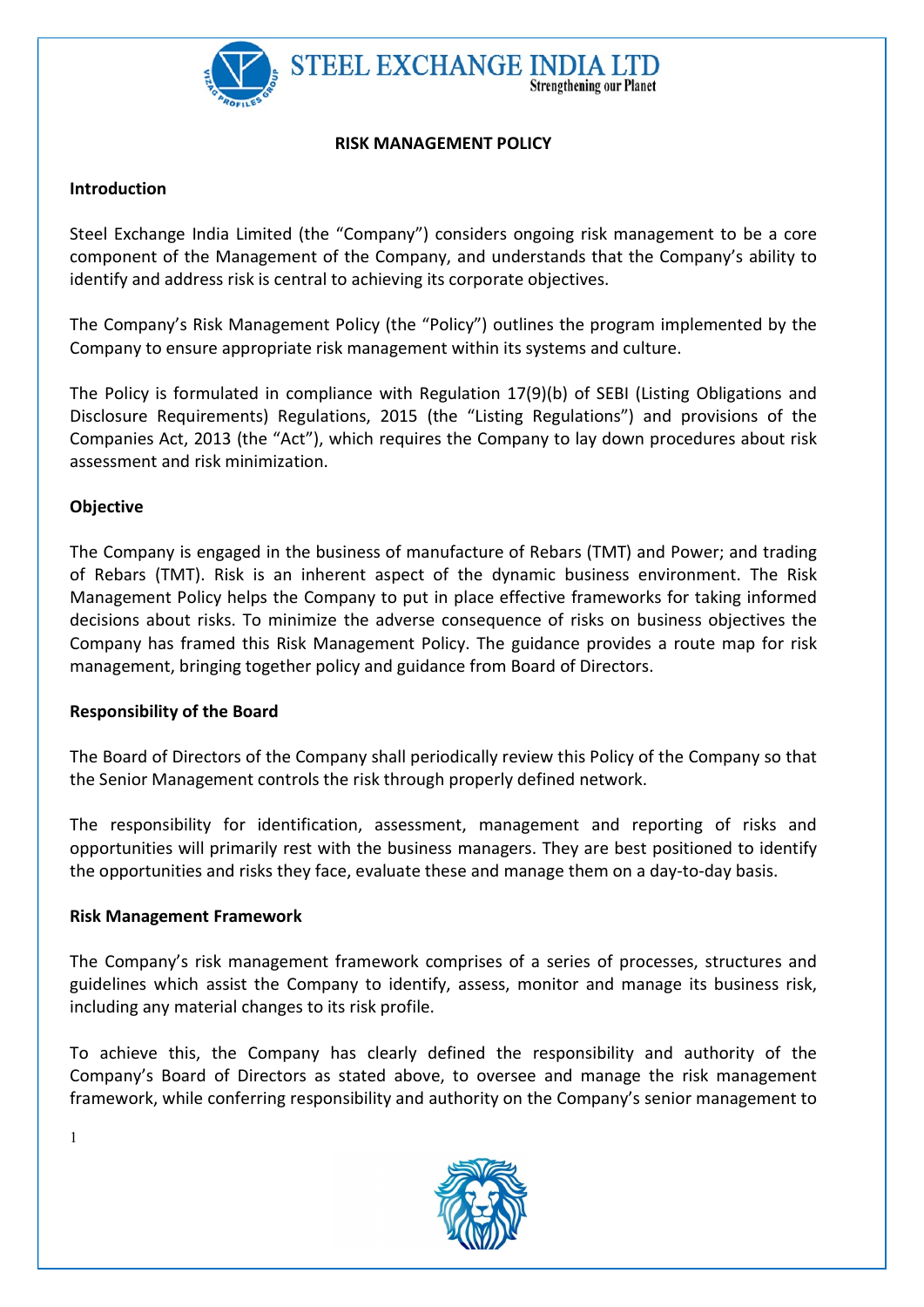

develop and maintain the risk management framework in light of the day-to-day needs of the Company. Regular communication and review of risk management practice framework the Company with important checks and balances to ensure the efficacy of its risk management framework.

# Risk Identification

In order to identity and assess material business risks, the Company defines risks and prepares risk profiles in light of its business plans and strategies. This involves providing an overview of each material risk, making an assessment of the risk level and preparing action plans to address and manage the risk.

The Company majorly focuses on the following types of material risks:

- 1. Commodity Risk;
- 2. Business Risk;
- 3. Foreign Exchange Risk;
- 4. Strategic Business Risks;
- 5. Operational Risks;
- 6. Quality Risk;
- 7. Competition Risk;
- 8. Cost Risk;
- 9. Financial Risks;
- 10. Human Resource Risks; and
- 11. Legal/Regulatory Risks.

# Risk Assessment

Risk assessment is the process of risk prioritization or profiling. Likelihood and Impact of risk events have been assessed for the purpose of analyzing the criticality. The potential impact may include:

- 1. Financial loss;
- 2. Non-compliance to regulations and applicable laws leading to imprisonment, fines, penalties etc.
- 3. Health, Safety and Environment related incidences;
- 4. Business interruptions / closure;
- 5. Loss of values, ethics and reputation.

The likelihood of occurrence of risk is rated based on number of past incidences in the industry, previous year audit observations, future trends or research available.

Risk may be evaluated based on whether they are internal and external, controllable and noncontrollable, inherent and residual.



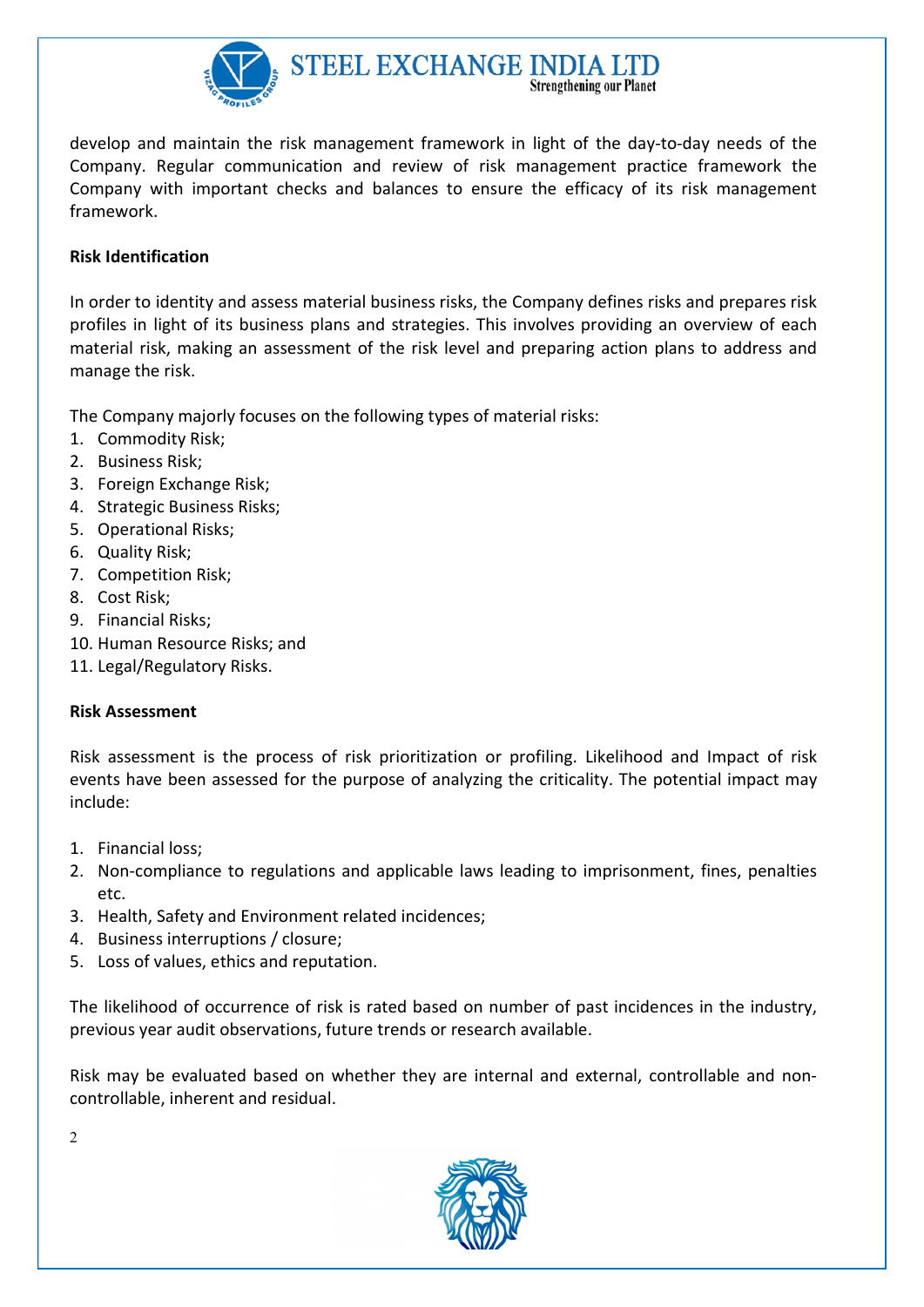

# Risk Analysis

Risk Analysis is to be conducted for likelihood and impact, taking the existing controls into consideration. Risk events assessed as "high" or "very high" criticality may go into risk mitigation planning and implementation; low and medium critical risk to be tracked and monitored on a watch list.

# Risk Mitigation

Risk mitigation options are considered in determining the suitable risk treatment strategy. For the risk mitigation steps, the cost benefit analysis needs to be evaluated. Action plans supporting the strategy are recorded in a risk register along with the timelines for implementation.

- 1. Once the top or critical risks are prioritized, appropriate risk mitigation and management efforts to effectively manage these risks are identified.
- 2. Risk mitigation strategy usually involves identifying a range of options for treating risk, assessing those options, preparing and implementing risk treatment plans. The risk mitigation strategies may include managing the risk through implementation of new internal controls, accepting certain risks, taking insurance, and finally avoiding certain activities that result in unacceptable risks.
- 3. Proposed actions to eliminate, reduce or manage each material risk will be considered and agreed as part of the Risk Assessment Workshops or as part of Management.

### Oversight and Management

The Board of Directors is responsible for reviewing and ratifying the risk management structure, processes and guidelines which are developed and maintained by and Senior Management. The Senior Management may also refer particular issues to the Board for final consideration and direction.

The Board shall:

- ensure that the Risk Management Policy is being followed and effectively contributing to early identification of risks and proper mitigation process.
- monitor the implementation of action plans developed to address material business risks within the Company and its business units, and regularly reviewing the progress of action plans;
- set up internal processes and systems to control the implementation of action plans;
- regularly monitoring and evaluating the performance of management in managing risk;
- provide management and employees with the necessary tools and resources to identify and manage risks;
- regularly review and update the current list of material business risks;



3